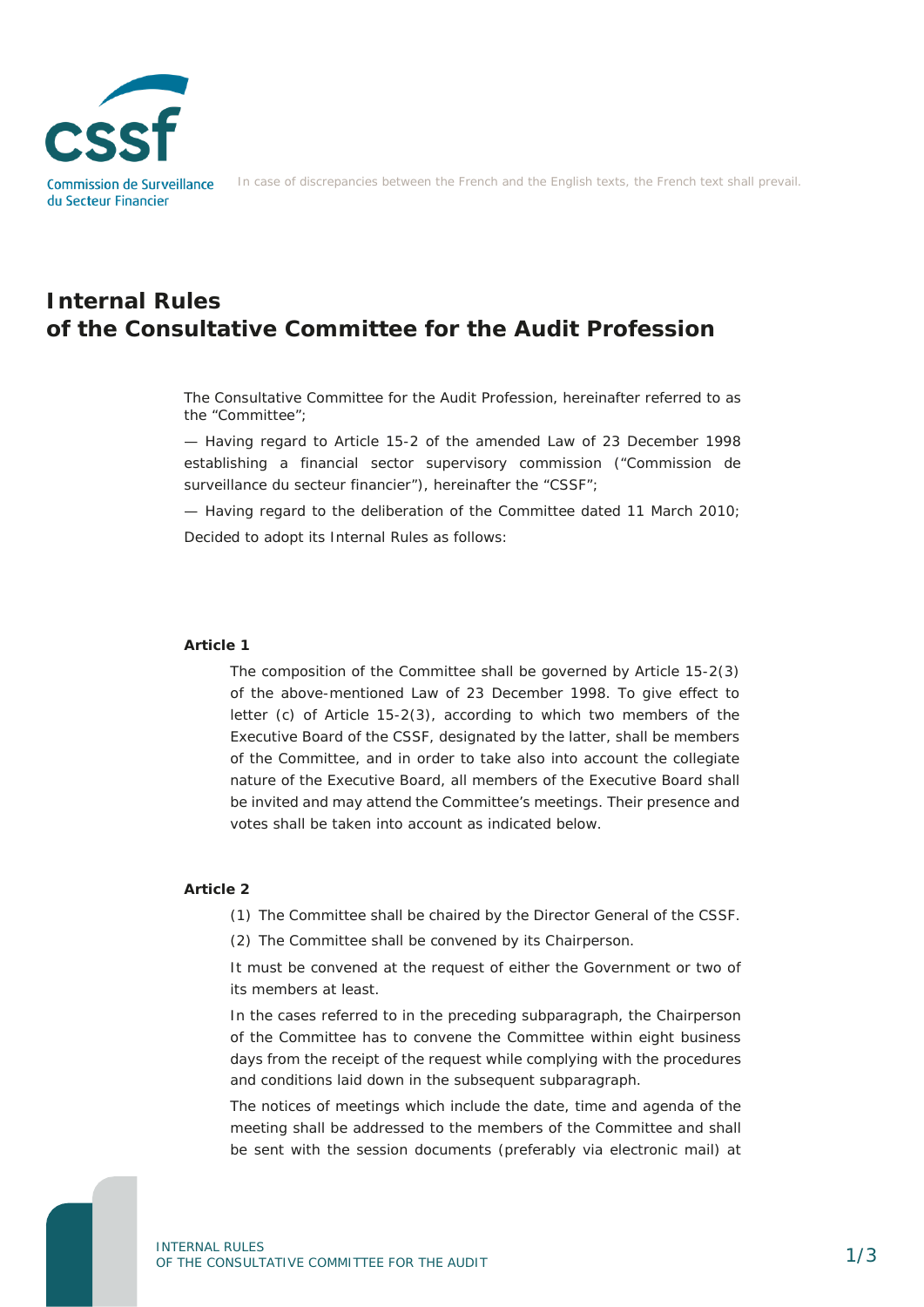

least eight business days before the scheduled meeting date, except in case of emergency to be assessed by the Chairperson of the Committee.

(3) The deliberations of the Committee shall be valid if at least one member of the Executive Board of the CSSF and three external members, among whom one member of the Institut des réviseurs d'entreprises, are present.

(4) The decisions of the Committee shall be taken by a majority of the votes cast. The number of those who do not participate in the vote shall not be taken into account to determine the number of voters.

The members who cannot attend a meeting of the Committee may give a proxy to another member. However, no member shall receive more than one proxy.

(5) Each member shall have one vote. Irrespective of the number of members of the Executive Board of the CSSF present at the meeting, the Executive Board shall have one vote.

(6) Experts can be invited to attend the meetings in order to explain the documents submitted for discussion.

(7) Apart from the information which the Committee decides to make public, the members of the Committee and any person attending the meetings shall keep the deliberations secret.

(8) The meetings shall take place at the registered office of the CSSF.

# **Article 3**

(1) The agenda shall be established by the Chairperson of the Committee.

The agenda of the meetings, convened at the request of one or more members of the Committee, shall include the items indicated by this (these) member(s) of the Committee.

Each member may put on the agenda a problem concerning the implementation or application of regulations relating to the public oversight of the audit profession overall or for specific issues.

(2) The Chairperson of the Committee shall conduct the discussions.

(3) The Executive Board of the CSSF shall prepare the meeting and the Committee shall base its deliberations on the proposals submitted to it by the Executive Board of the CSSF.